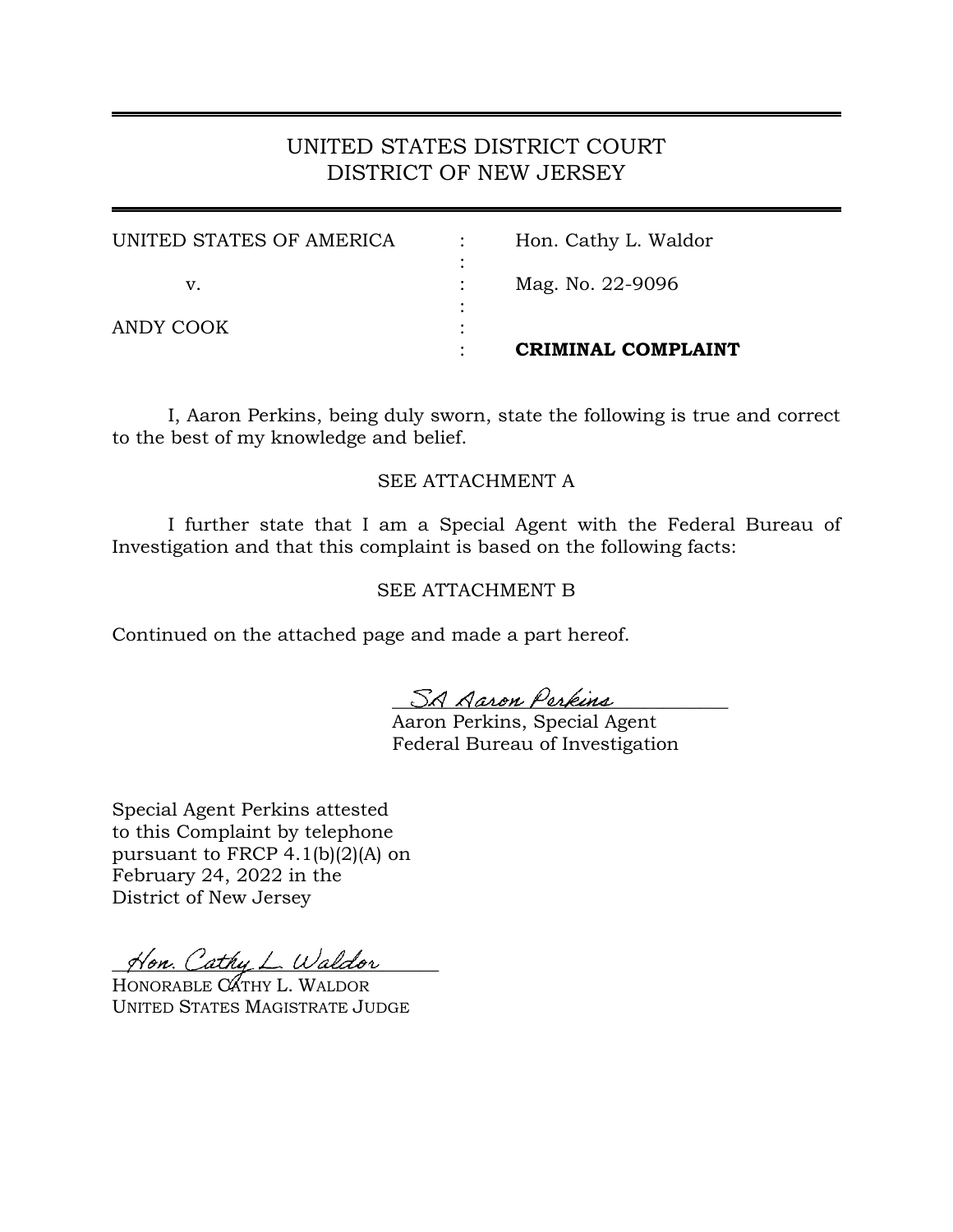#### **ATTACHMENT A**

#### **COUNT ONE (Conspiracy to Commit Carjacking)**

On or about December 6, 2021, in the District of New Jersey, and elsewhere, the defendant,

#### **ANDY COOK,**

did knowingly and intentionally conspire and agree with others to commit an offense against the United States, namely, to take from the person and presence of another, by force and violence and by intimidation, with intent to cause death and serious bodily harm, a motor vehicle that had been transported, shipped, and received in interstate and foreign commerce, namely, a 2021 Porsche Cayenne, contrary to Title 18, United States Code, Section 2119(1).

In violation of Title 18, United States Code, Section 371.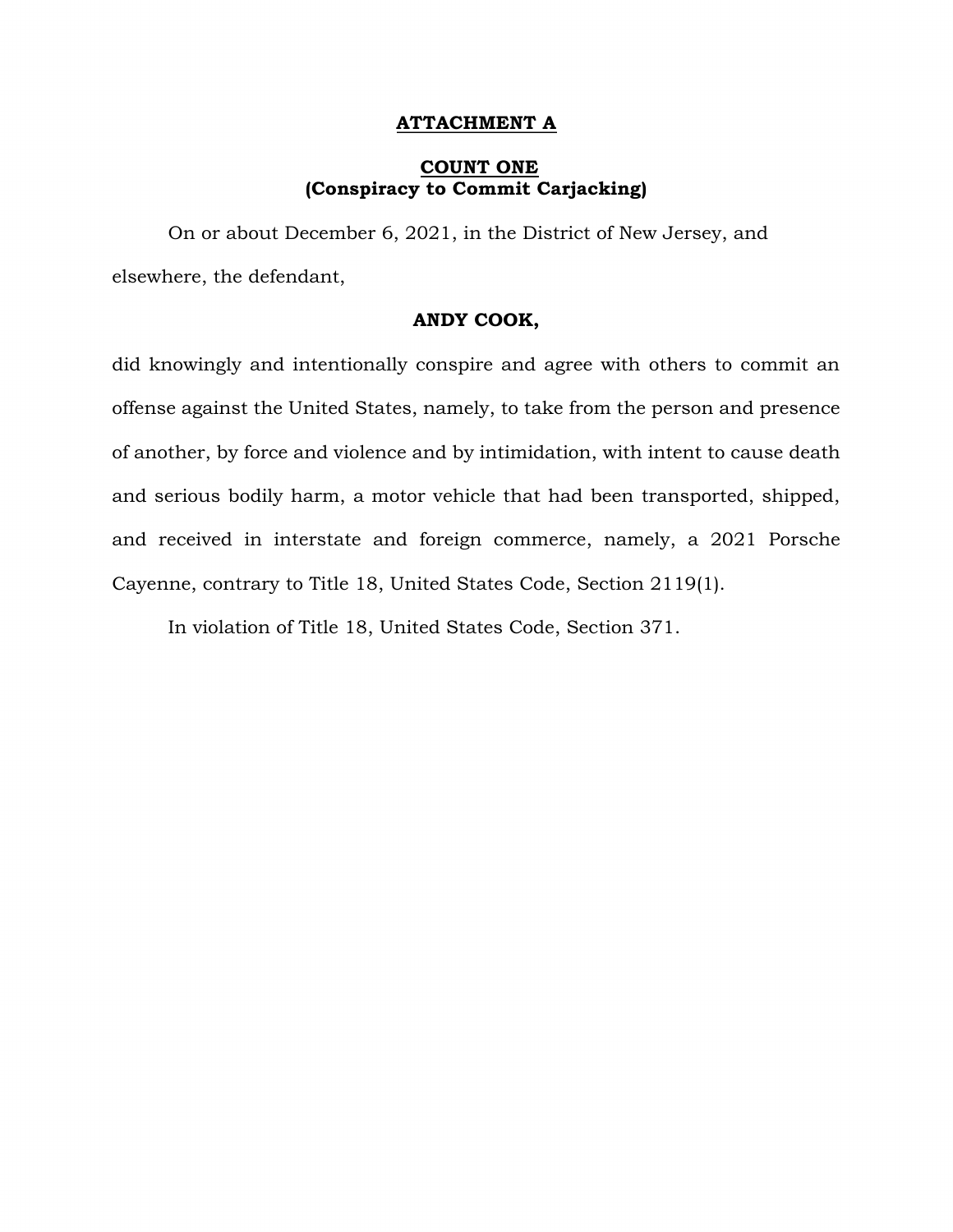# **COUNT TWO (Carjacking)**

On or about December 6, 2021, in the District of New Jersey, and elsewhere, the defendant,

### **ANDY COOK,**

did take a motor vehicle, namely, a 2021 Porsche Cayenne, that has been transported, shipped, and received in interstate and foreign commerce from the person and presence of another by force, violence, or intimidation, with the intent to cause death or serious bodily harm.

In violation of Title 18, United States Code, Section 2119(1).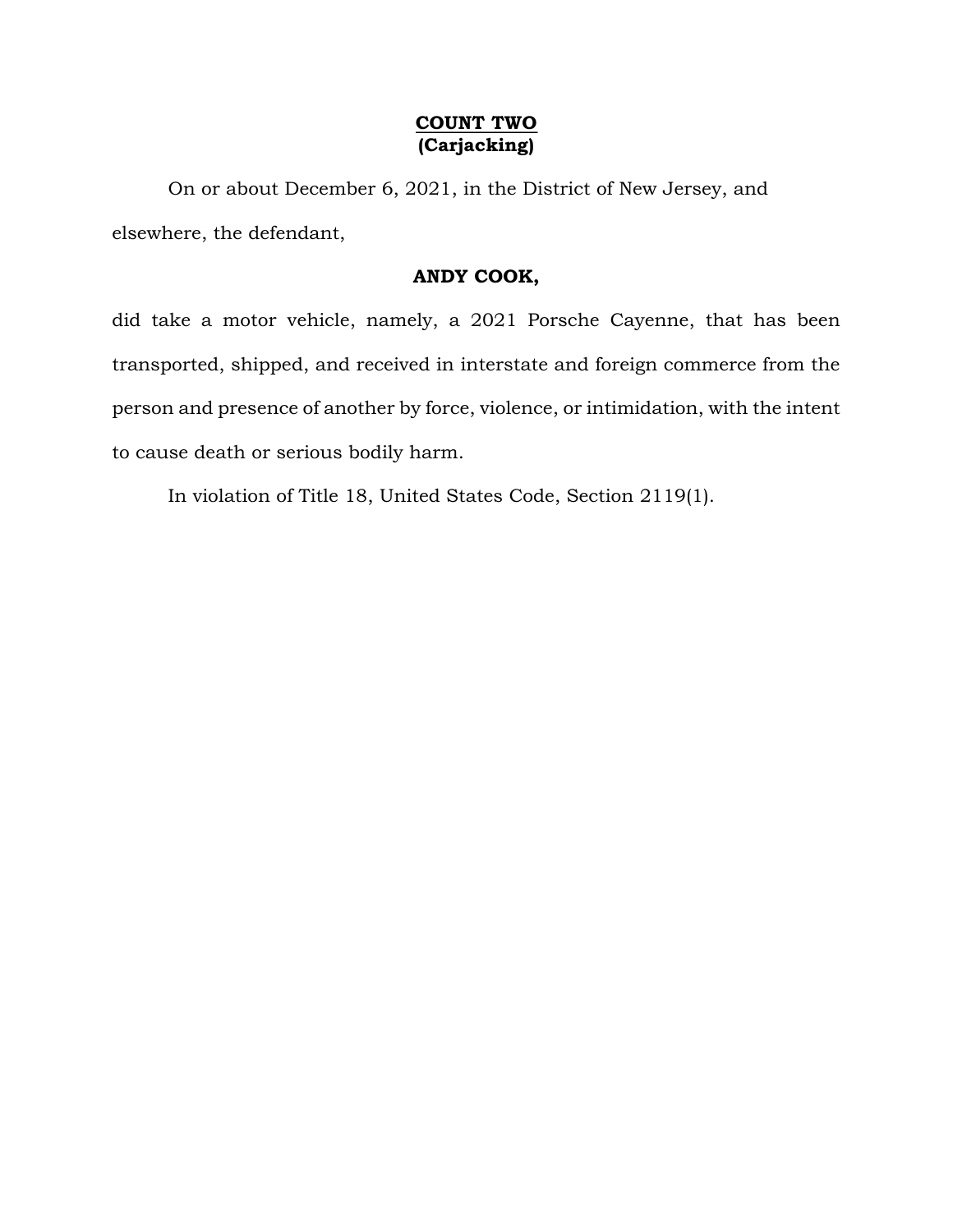# **COUNT THREE (Conspiracy to Use a Firearm during a Crime of Violence)**

On or about December 6, 2021, in the District of New Jersey, and elsewhere, the defendant,

### **ANDY COOK,**

did knowingly, intentionally, and willfully combine, conspire, confederate and agree with each other to use and carry a firearm during and in relation to a crime of violence for which he may be prosecuted in a court of the United States, that is, the Carjacking charged in Count Two, a violation of Title 18, United States Code, Section 2119(1)

In violation of Title 18, United States Code, Sections 924(o).